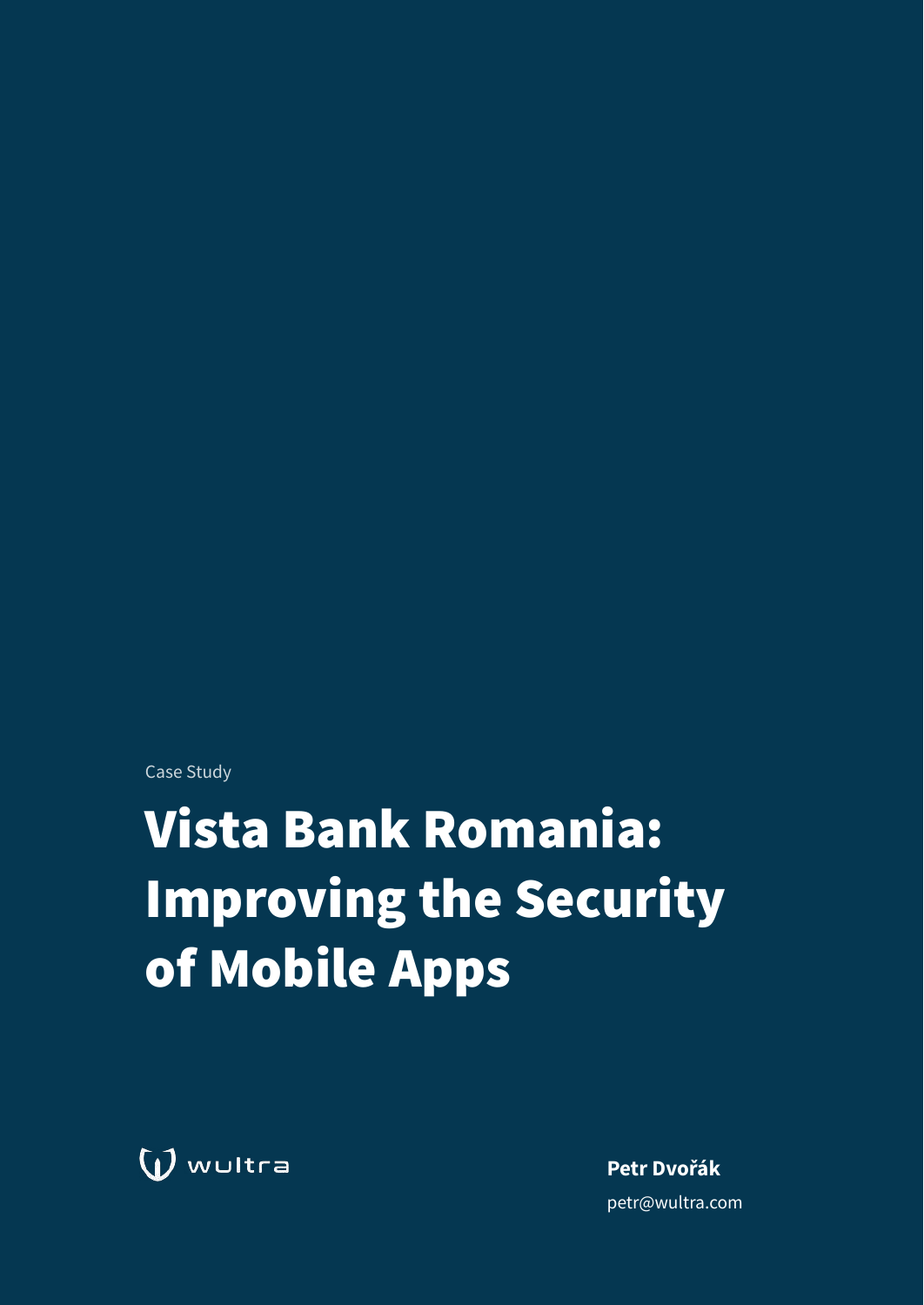#### **Mobile Security**

## Vista Bank Romania Strengthens Its Mobile Apps with Wultra Security Components

Vista Bank Romania has recently selected our industryleading app shielding and malware protection technologies for their mobile banking and mobile token apps. As a result, Vista Bank offers a robust level of security to its clients, safeguarded against threats originated from banker malware and sofware vulnerabilities on iOS and Android systems.

Compliance requirements, a high emphasis on mobile app security, and building trust with end-customers were the key decision-making factors for Vista Bank while choosing Wultra. However, from our point of view, there is an even more prevailing benefit. Instead of building the security features in-house, Vista Bank could fully focus on making their mobile apps fast, user-friendly, and packed with useful features that bring value to its clients.

Vista Bank affirms its position in the Romanian market through modern digital products offered to its clients. Their new mobile banking and mobile token apps, now protected with the mobile Antivirus feature "Malwarelytics" and with AppShielding (RASP = Runtime Application Self-Protection) by Wultra, are perfect examples of such products.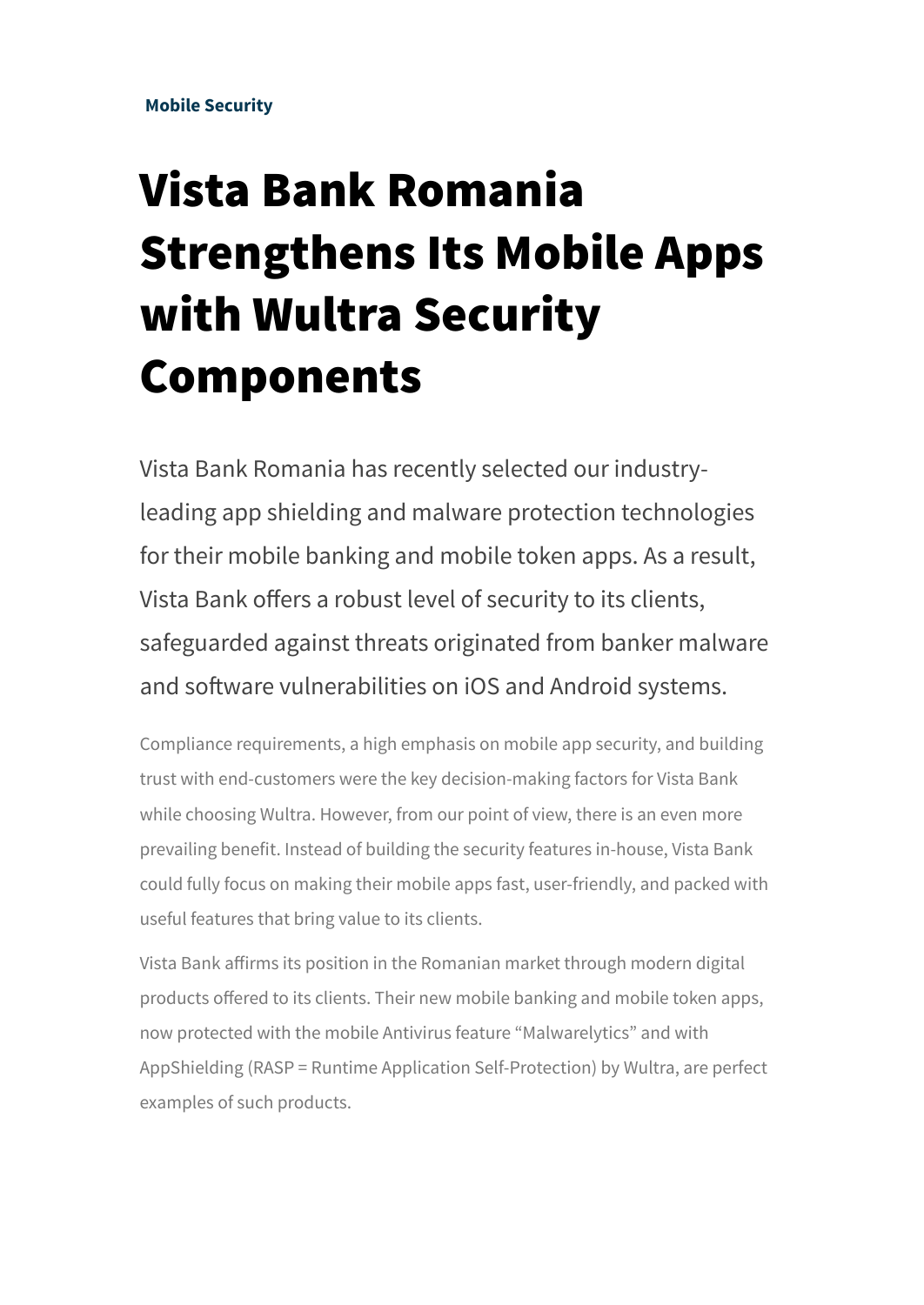## The Security.

#### **Malwarelytics plugin by Wultra**

(the mobile Antivirus feature) protects the Vista Bank Romania mobile banking app from mobile malware on Android, even when the app is not running. Mobile malware is a quickly growing phenomenon, and while more and more users worldwide are targeted by malware such as Anubis, Cerberus, or Event Bot, the Vista Bank Romania customers are safe.

#### **Mobile App Shielding by Wultra**

(the RASP feature) actively protects Vista Bank Romania mobile apps, allowing them to run securely even on highly infected devices. Whenever a suspicious activity occurs, App Shielding responds by taking necessary countermeasures to protect the end-user. With minimal overhead, it maintains optimal user experience and app speed, while preventing attackers from modifying an app during runtime or at rest.

### **Ready for PSD2**

By implementing antimalware protection via Malwarelytics and runtime protection via App Shielding, Vista Bank Romania significantly improved their regulatory compliance.